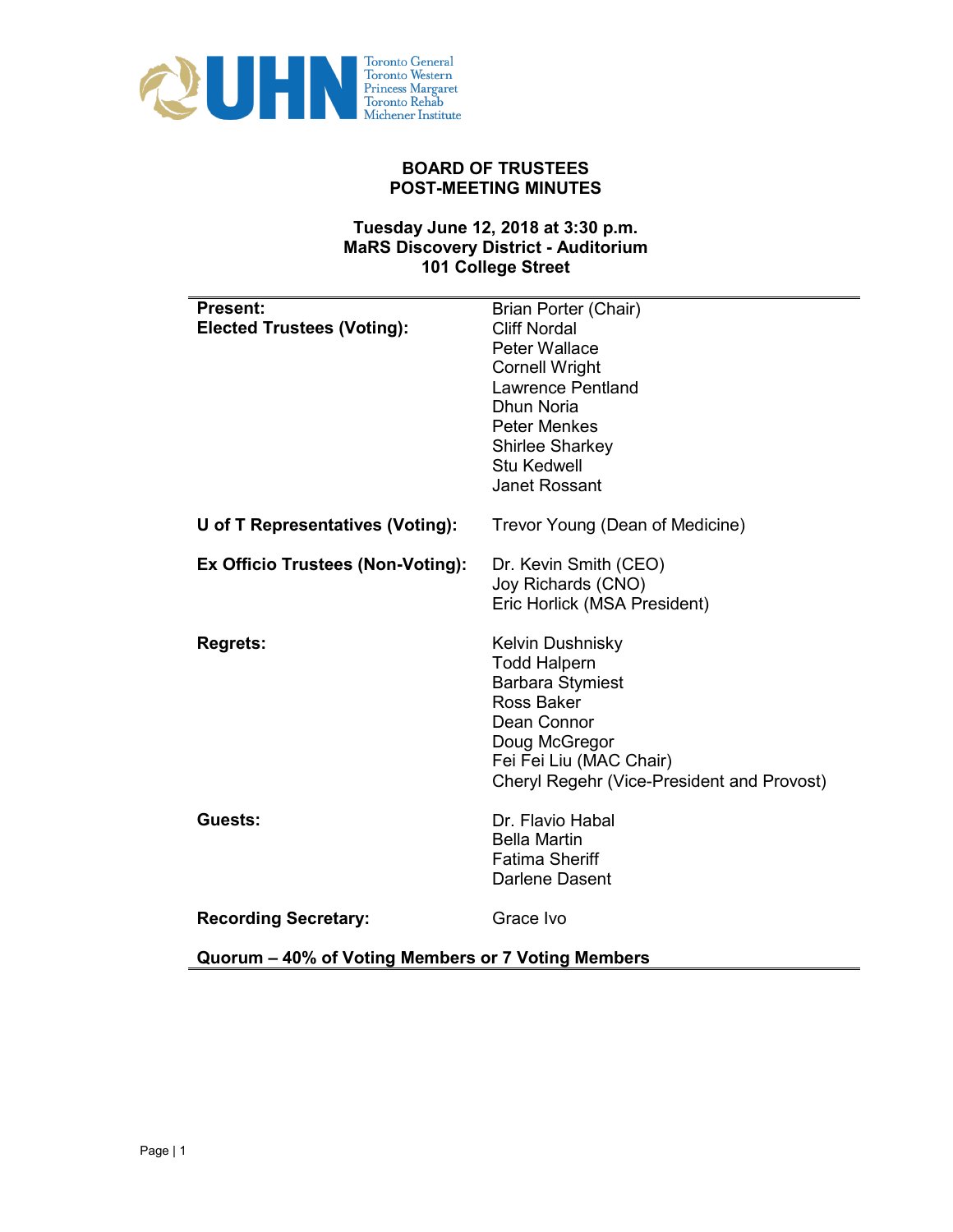

## **1.0 Call to Order**

Mr. Brian Porter welcomed new Board members (Stu Kedwell, Shirlee Sharkey and Janet Rossant).

## **2.0 Declaration of Conflict of Interest**

Mr. Brian Porter asked that any member of the Board participating in this meeting declare if they have any perceived or known Conflicts of Interest relating to any of the items listed on the Agenda.

No conflicts were declared.

# **3.0 Board Business**

#### **3.1 Appointment of Chair**

#### *Motion for Approval*

*That the Board of Trustees appoint Brian Porter as the Chair of the University Health Network Board of Trustees for 2018/19.*

## **3.2 Board & Committee Chairs**

| <b>BOARD, COMMITTEE OR SUB-COMMITTEE</b>        | <b>CHAIR NAME AND</b>    |
|-------------------------------------------------|--------------------------|
|                                                 | <b>APPOINTMENT DATE</b>  |
| <b>Board of Trustees</b>                        | Brian Porter (2017)      |
|                                                 |                          |
| <b>Education Committee</b>                      | Cliff Nordal (2016)      |
| <b>Finance &amp; Audit Committee</b>            | Barbara Stymiest (2017)  |
| <b>Governance Committee</b>                     | Brian Porter (2016)      |
| <b>Research Committee</b>                       | Lawrence Pentland (2017) |
| <b>Safety &amp; Quality Committee</b>           | Ross Baker (2017)        |
| <b>Human Resources Committee</b>                | Dean Connor (2017)       |
|                                                 |                          |
| <b>Fiscal Advisory Committee</b>                | Darlene Dasent           |
| IT Committee (sub-committee of Finance & Audit) | John Cieslak (2017)      |
| <b>Real Estate &amp; Capital Strategy</b>       | Doug McGregor            |
| (sub-Committee of Finance & Audit)              |                          |

#### *Motion for Approval*

*That the Board of Trustees appoint the Board & Committee Chairs as outlined.*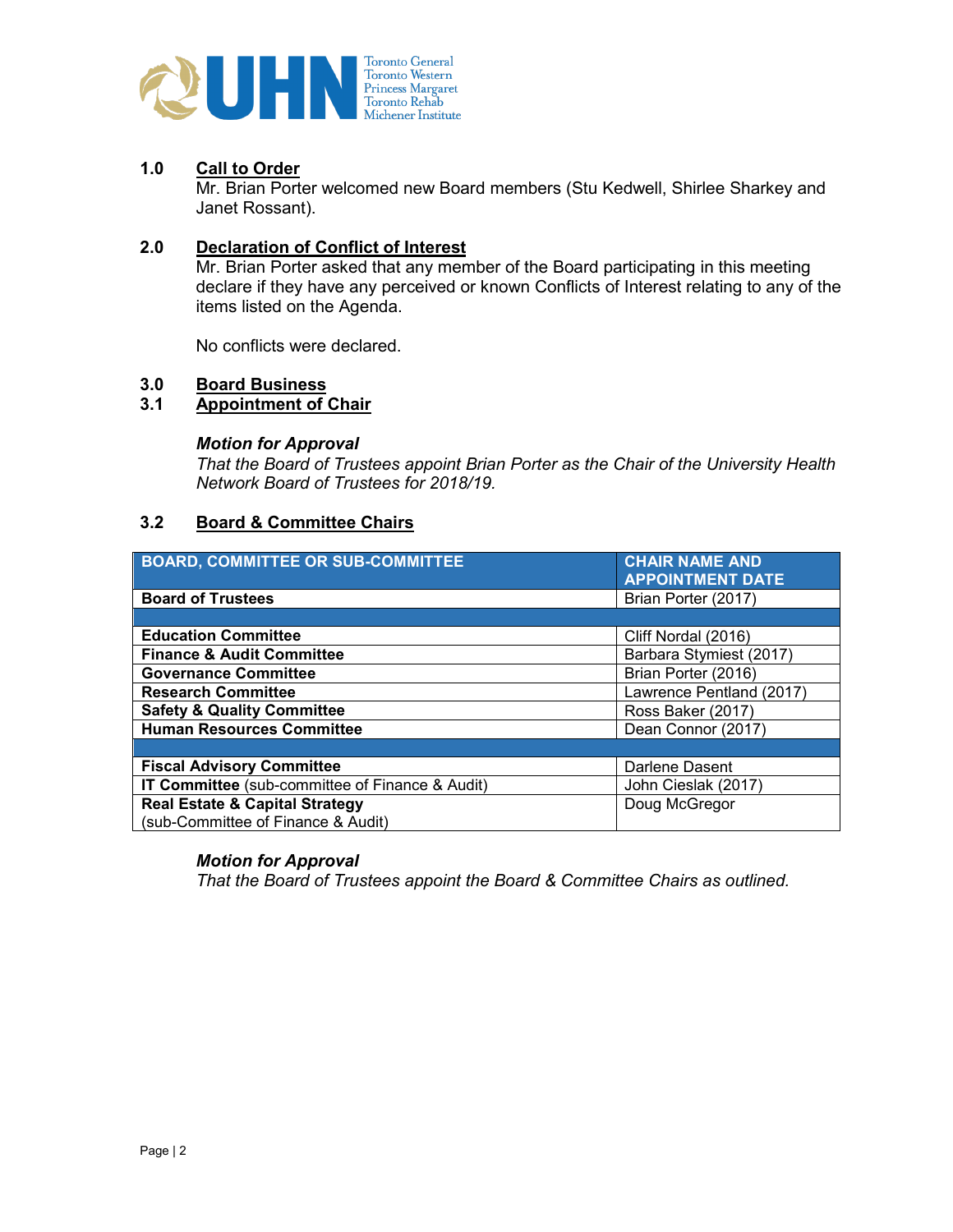

## **Board Committee Membership**

| <b>Governance &amp; Nominating Committee</b> |                           |
|----------------------------------------------|---------------------------|
| <b>Membership Category</b>                   | <b>Members</b>            |
| Independent Trustees (Voting)                | Brian Porter (Chair)      |
|                                              | Lawrence Pentland         |
|                                              | Ross Baker                |
|                                              | <b>Barbara Stymiest</b>   |
|                                              | Dean Connor               |
| Ex-officio Trustee (Voting)                  | John Mulvihill            |
| Ex-officio Trustee (Non-Voting)              | Kevin Smith (CEO)         |
| Ex-officio (Non-Voting)                      | Bella Martin (CLO)        |
|                                              | Larry Baldachin (EVP CBO) |

| <b>Human Resources Committee</b> |                       |
|----------------------------------|-----------------------|
| <b>Membership Category</b>       | <b>Members</b>        |
| Independent Trustees (Voting)    | Dean Connor (Chair)   |
|                                  | <b>Brian Porter</b>   |
|                                  | <b>Cornell Wright</b> |
|                                  | Peter Wallace         |
| Ex-officio Trustee (Non-Voting)  | Kevin Smith (CEO)     |
| Ex-officio (Non-Voting)          | Emma Pavlov           |

| <b>Safety and Quality Committee</b> |                                             |
|-------------------------------------|---------------------------------------------|
| <b>Membership Category</b>          | <b>Members</b>                              |
| Independent Trustees (Voting)       | Ross Baker (Chair, Board Chair's delegate)  |
|                                     | Dean Connor                                 |
|                                     | Kelvin Dushnisky                            |
|                                     | Peter Wallace                               |
|                                     | Cornell Wright                              |
| Ex-officio Trustees (Voting)        | John Granton (MSA)                          |
|                                     | Kevin Smith (CEO)                           |
|                                     | Joy Richards (CNE)                          |
| Ex-officio (Voting)                 | Charlie Chan (EVP CMO)                      |
|                                     | Fei Fei Liu (Chair MAC)                     |
|                                     | Michael Nader (EVP COO)                     |
| Other (Voting)                      | Elaine Aimone                               |
|                                     | Michael Baker                               |
| Ex-officio (Non-Voting)             | Brian Hodges (EVP Education)                |
|                                     | Emily Musing (Patient Safety Officer)       |
|                                     | Leona Tranter (Patient Rep)                 |
|                                     | Laura Williams (Director Patient Relations) |
|                                     | Kathryn Zander (Patient Rep)                |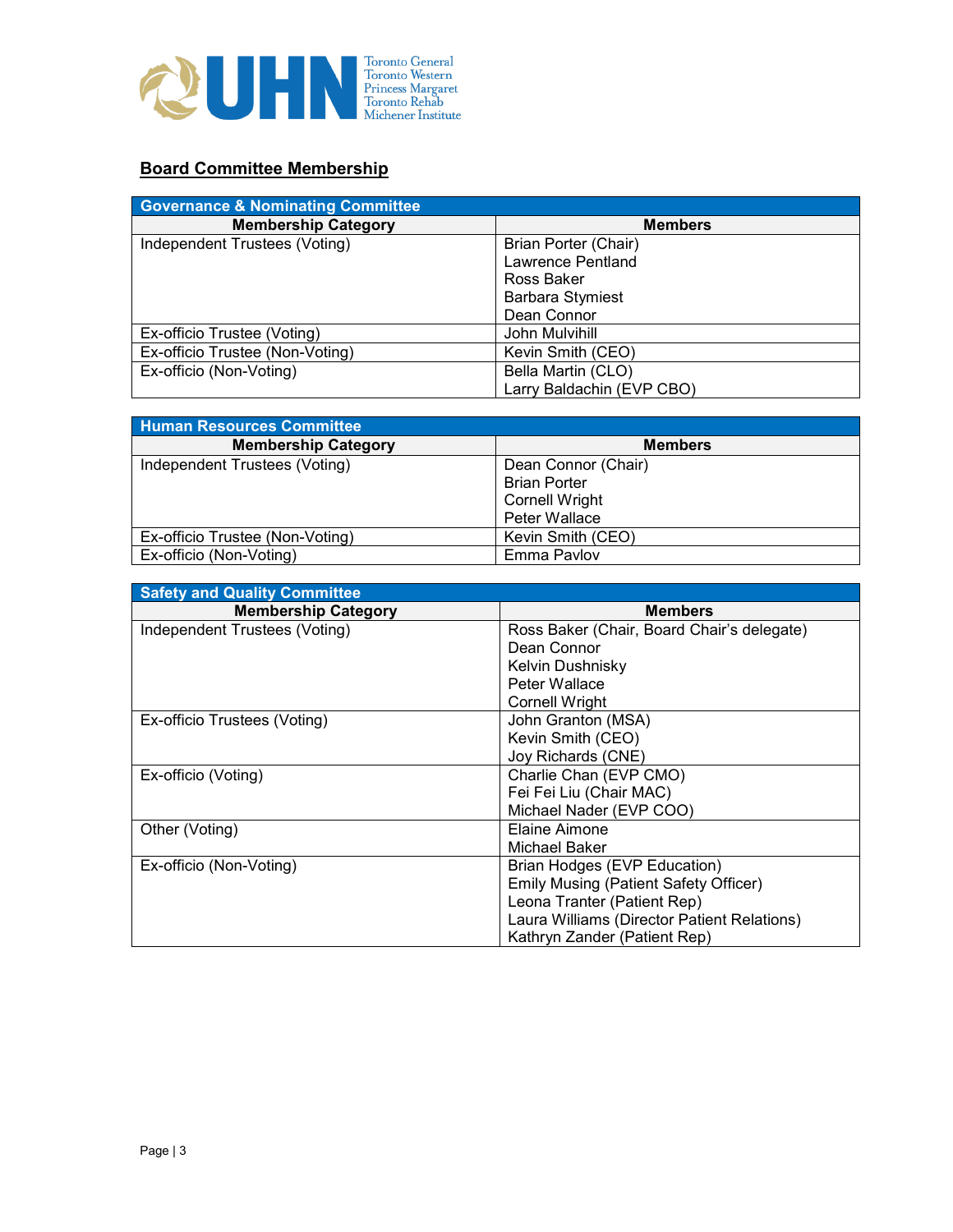

| <b>Research Committee</b>     |                                         |
|-------------------------------|-----------------------------------------|
| <b>Membership Category</b>    | <b>Members</b>                          |
| Independent Trustees (Voting) | Lawrence Pentland (Chair, Board Chair's |
|                               | delegate)                               |
|                               | <b>Barbara Stymiest</b>                 |
|                               | Janet Rossant                           |
| U of T Appointee (Voting)     | <b>Trevor Young</b>                     |
| Ex-officio Trustees (Voting)  | Kevin Smith (CEO)                       |
|                               | Joy Richards (CNE)                      |
| Other (Voting)                | John O'Grady                            |
|                               | Tom Ehrlich                             |
|                               | Sean Boyd                               |
|                               | Alan Menkes                             |
|                               | Janet Bannister                         |
| Ex-officio (Non-Voting)       | John Granton (MSA)                      |
|                               | Brad Wouters (EVP S&R)                  |
|                               | Darlene Dasent (CFO)                    |
|                               | Larry Baldachin (EVP CBO)               |
|                               | Brian Hodges (EVP Education)            |

| <b>Finance &amp; Audit Committee</b> |                                                  |
|--------------------------------------|--------------------------------------------------|
| <b>Membership Category</b>           | <b>Members</b>                                   |
| Independent Trustees (Voting)        | Barbara Stymiest (Chair, Board Chair's delegate) |
|                                      | Doug McGregor                                    |
|                                      | Peter Menkes                                     |
|                                      | Lawrence Pentland                                |
| Ex-officio Trustees (Voting)         | Eric Horlick (MSA)                               |
| Other (Voting)                       | Glenn Ives (PMCF)                                |
|                                      | Linda Mezon (TRIF)                               |
|                                      | Raj Kothari (TGTWF)                              |
| Ex-officio (Non-Voting)              | Kevin Smith (CEO)                                |
|                                      | Larry Baldachin (EVP CBO)                        |
|                                      | Darlene Dasent (CFO)                             |
|                                      | David Jaffray (EVP Technology)                   |

| <b>Education Committee</b>    |                                              |
|-------------------------------|----------------------------------------------|
| <b>Membership Category</b>    | <b>Members</b>                               |
| Independent Trustees (Voting) | Cliff Nordal (Chair, Board Chair's delegate) |
|                               | <b>Cornell Wright</b>                        |
|                               | <b>Trevor Young</b>                          |
| Ex-officio Trustees (Voting)  | Kevin Smith (CEO)                            |
| Other (Voting)                | Dan Andreae                                  |
|                               | Jan Campbell                                 |
| Ex-officio (Non-Voting)       | Brian Hodges (EVP Education)                 |
|                               | Emma Pavlov (EVP HR UHN & Michener))         |
|                               | Bella Martin (CLO)                           |
|                               | Ann Russell (SD Education)                   |
|                               | Darlene Dasent (CFO)                         |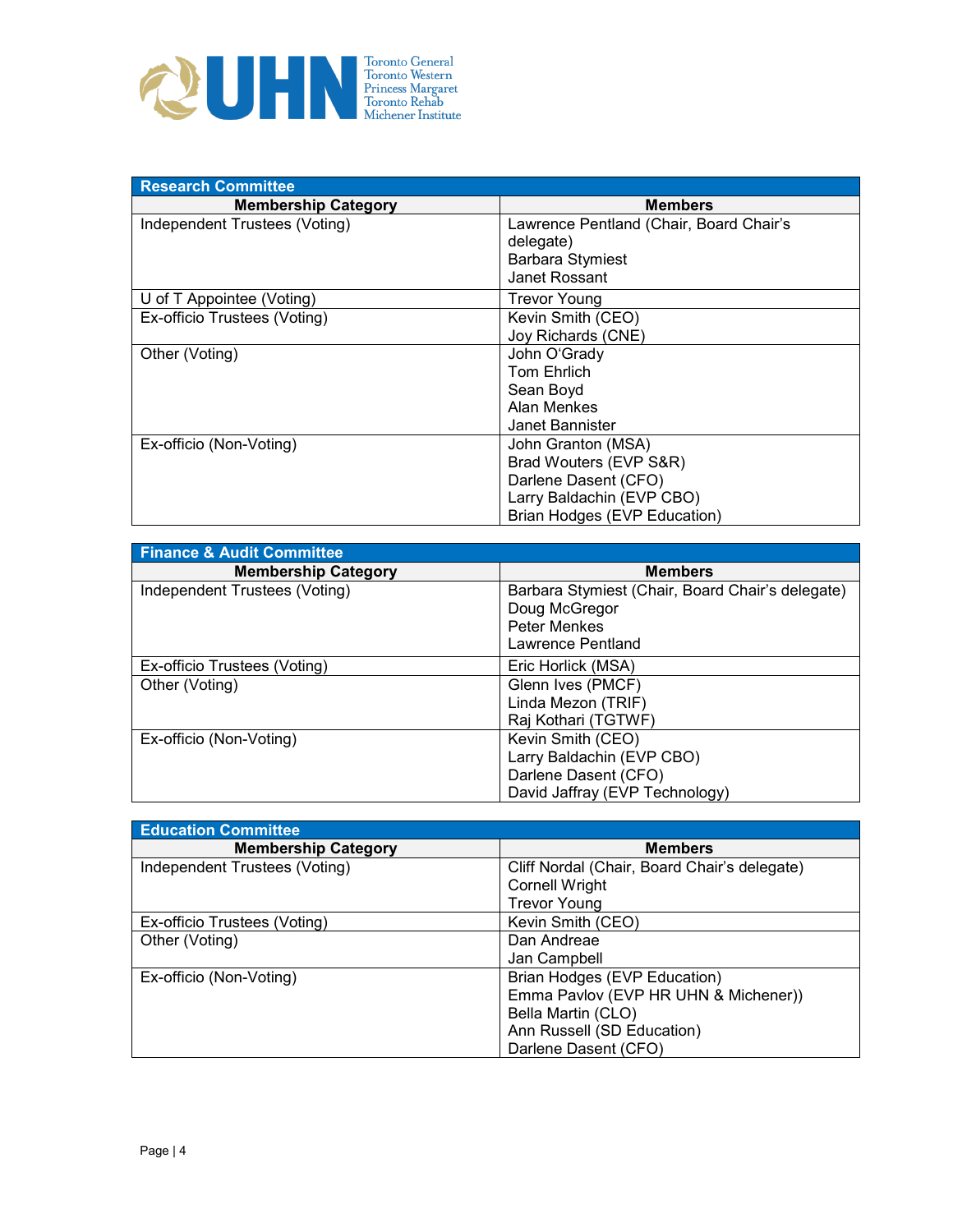

| Real Estate and Capital Strategy Committee (Sub-committee of Finance) |                                        |  |
|-----------------------------------------------------------------------|----------------------------------------|--|
| <b>Membership Category</b>                                            | <b>Members</b>                         |  |
| Independent Trustees (Voting)                                         | Doug McGregor (Chair)                  |  |
|                                                                       | <b>Peter Menkes</b>                    |  |
|                                                                       | <b>Barbara Stymiest</b>                |  |
| Ex-officio Trustees (Voting)                                          | Kevin Smith (CEO)                      |  |
| Other (Voting)                                                        | Mark Allison                           |  |
|                                                                       | Daniel Greenglass                      |  |
|                                                                       | <b>Edward Sonshine</b>                 |  |
| Ex-officio (Non-Voting)                                               | Larry Baldachin (EVP CBO)              |  |
|                                                                       | Darlene Dasent (CFO)                   |  |
|                                                                       | Mike Nader (EVP CO)                    |  |
|                                                                       | Brad Wouters (EVP S&R)                 |  |
|                                                                       | Ron Swail (VP Facilities Maintenance & |  |
|                                                                       | Operations)                            |  |

| <b>IT Committee (Sub Committee of Finance)</b> |                                |
|------------------------------------------------|--------------------------------|
| <b>Membership Category</b>                     | <b>Members</b>                 |
| Independent Trustees (Voting)                  | <b>Barbara Stymiest</b>        |
|                                                | Lawrence Pentland              |
| Ex-officio Trustees (Voting)                   | Kevin Smith (CEO)              |
| Other Industry Experts (Voting)                | John Cieslak (Chair)           |
|                                                | Laura Hantho                   |
|                                                | Stephanie Coyles               |
| Ex-officio (Non-Voting)                        | Darlene Dasent (CFO)           |
|                                                | David Jaffray (EVP Technology) |
|                                                | Charlie Chan (EVP CMO)         |
|                                                | Mike Nader (EVP COO)           |
|                                                | Larry Baldachin (EVP CBO)      |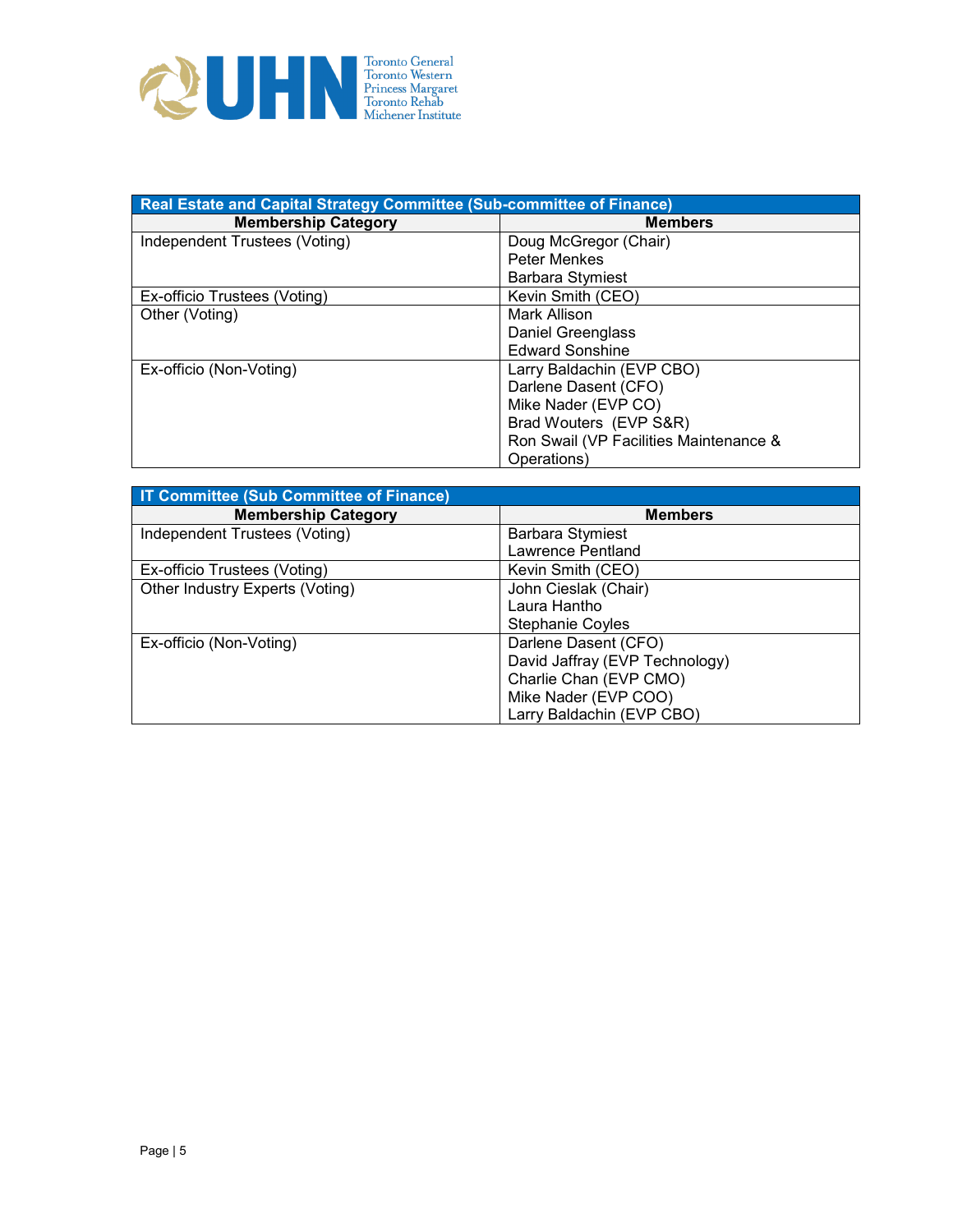

| <b>Fiscal Advisory Committee</b> |                                                                                                                |  |
|----------------------------------|----------------------------------------------------------------------------------------------------------------|--|
| <b>Membership Category</b>       | <b>Members</b>                                                                                                 |  |
| Ex-officio (Voting)              | Gina Daya (Chair)                                                                                              |  |
|                                  | Darlene Dasant                                                                                                 |  |
|                                  | Eddie Domingues (CUPE Rep - TGH/TWH)                                                                           |  |
|                                  | Lisa Durkin (Mgmt Rep)                                                                                         |  |
|                                  | Joe Healy (OPSEU Rep - TGH/TWH/PMH)                                                                            |  |
|                                  | John Hsien                                                                                                     |  |
|                                  | Cyndra McGoldrick                                                                                              |  |
|                                  | <b>Todd Milne</b>                                                                                              |  |
|                                  | Mary Pobre                                                                                                     |  |
|                                  | <b>Chris Cooper</b>                                                                                            |  |
|                                  | Calvin Campbell (CUPE Rep - TRI)<br>Vacant (Community Advisory Rep)<br>Charlie Chan (Medical Advisory Com Rep) |  |
|                                  |                                                                                                                |  |
|                                  |                                                                                                                |  |
|                                  | Robert Burwash (HR Com Rep)                                                                                    |  |
|                                  | Anne Tsai (Non-Union/Non-Mgmt Rep - TWH)                                                                       |  |
|                                  | Scott McIntaggart (Snr Mgmt Team Com Rep)<br>Nerissa Maxwell (Leadership Forum Rep)                            |  |
|                                  |                                                                                                                |  |
|                                  | Ingrid Garrick                                                                                                 |  |
|                                  | Trevor Hanagan                                                                                                 |  |
|                                  | Michele Henry                                                                                                  |  |
|                                  | <b>Susan Grove</b>                                                                                             |  |

## *Motion for Approval*

*That the Board of Trustees approve the Board Committee Membership as outlined.* 

## **3.3 Current Board Officers**

| <b>ELECTED:</b>         |                                                                           |
|-------------------------|---------------------------------------------------------------------------|
| Chair:                  | <b>Brian Porter</b>                                                       |
| Vice-Chairs:            | Ross Baker<br>Dean Connor<br>Lawrence Pentland<br><b>Barbara Stymiest</b> |
| <b>APPOINTED:</b>       |                                                                           |
| <b>President:</b>       | Kevin Smith (CEO)                                                         |
| <b>Board Secretary:</b> | Bella Martin (CLO)                                                        |

## *Motion for Approval*

*That the Board of Trustees appoint the Board Officers as outlined.* 

## *BOARD MOTION*

*Upon motion made by Dr. Trevor Young, seconded by Mr. Cornell Wright, and carried, the Board of Trustees approved all motions in section 3.0.* 

## **4.0 2018 Board of Trustees Meeting Schedule**